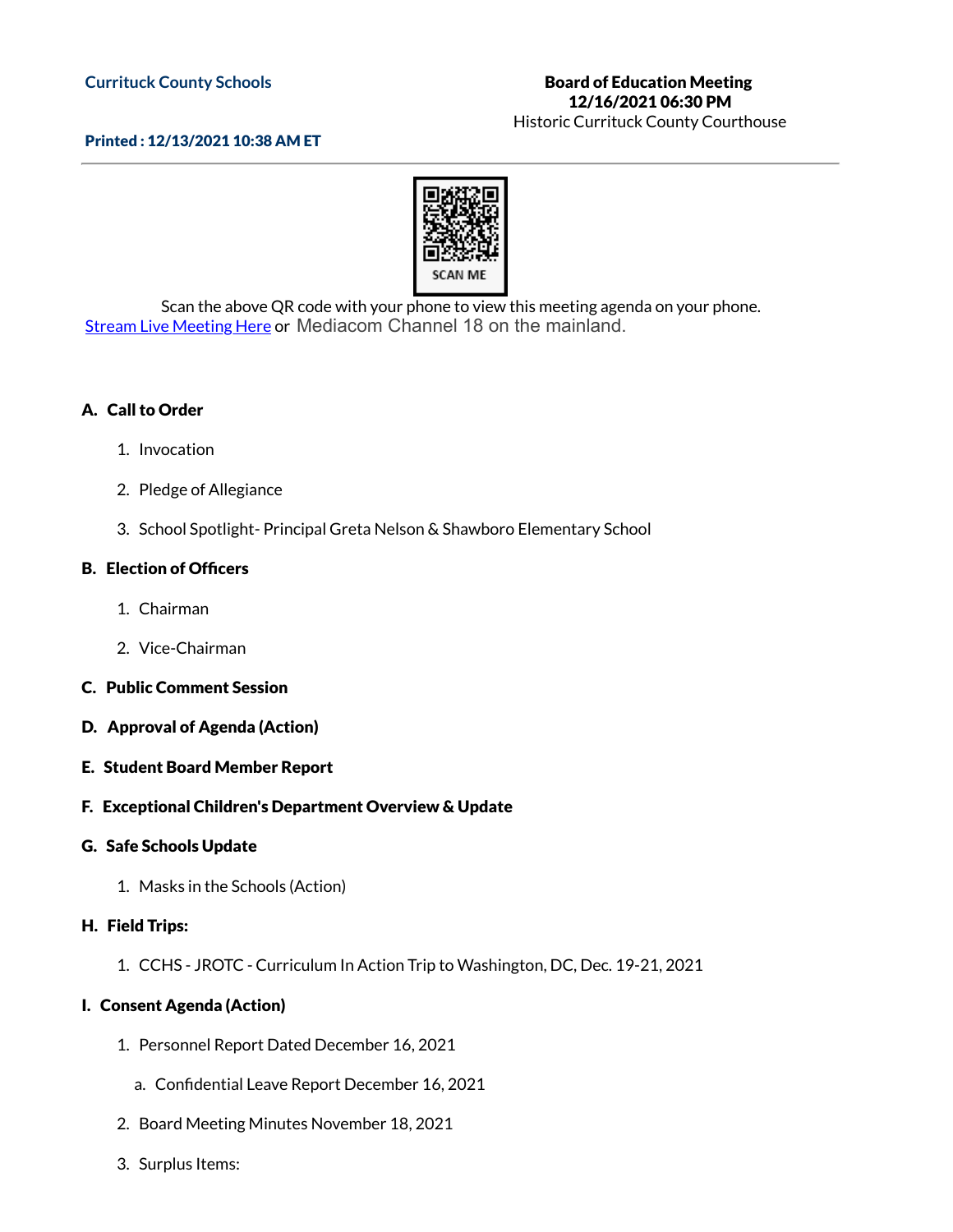- a. Activity Bus #8116 -2002 YR
- b. Mini Bus #8113 -2003 YR
- 4. Banking Reconcilliation
- 5. Budget Amendments
- 6. Substitute Teacher Pay Increase
- 7. 2021 Fall Policy Update 2nd Reading & Adoption
	- a. 1310/4002 Parental Involvement
	- b. 1510/4200/7270 School Safety
	- c. 1720/4030/7235 Title IX Nondiscrimination on the Basis of Sex
	- d. 2125/7315 Confidential Information
	- e. 2302 Remote Participation in Board Meeting
	- f. 3225/4312/7320 Technology Responsible Use
	- g. 3410 Testing and Assessment Program
	- h. 3420 Student Promotion and Accountability
	- i. 3460 Graduation Requirements
	- j. 4050 Children of Military Families
	- k. 4120 Domicile or Residence Requirements
	- l. 4152 Unsafe School Choice Transfer
	- m. 4300 Student Behavior Policies
	- n. 4316 Student Dress Code
	- o. 4400 Attendance
	- p. 4700 Student Records
	- q. 4720 Student Surveys
	- r. 5020 Visitors to the Schools
	- s. 5022 Registered Sex Offenders
- 8. 2021 Fall Policy Update 1st Reading
	- a. 5210 Distribution & Display of Non-School Material
	- b. 6305 Safety & Student Transportation Services